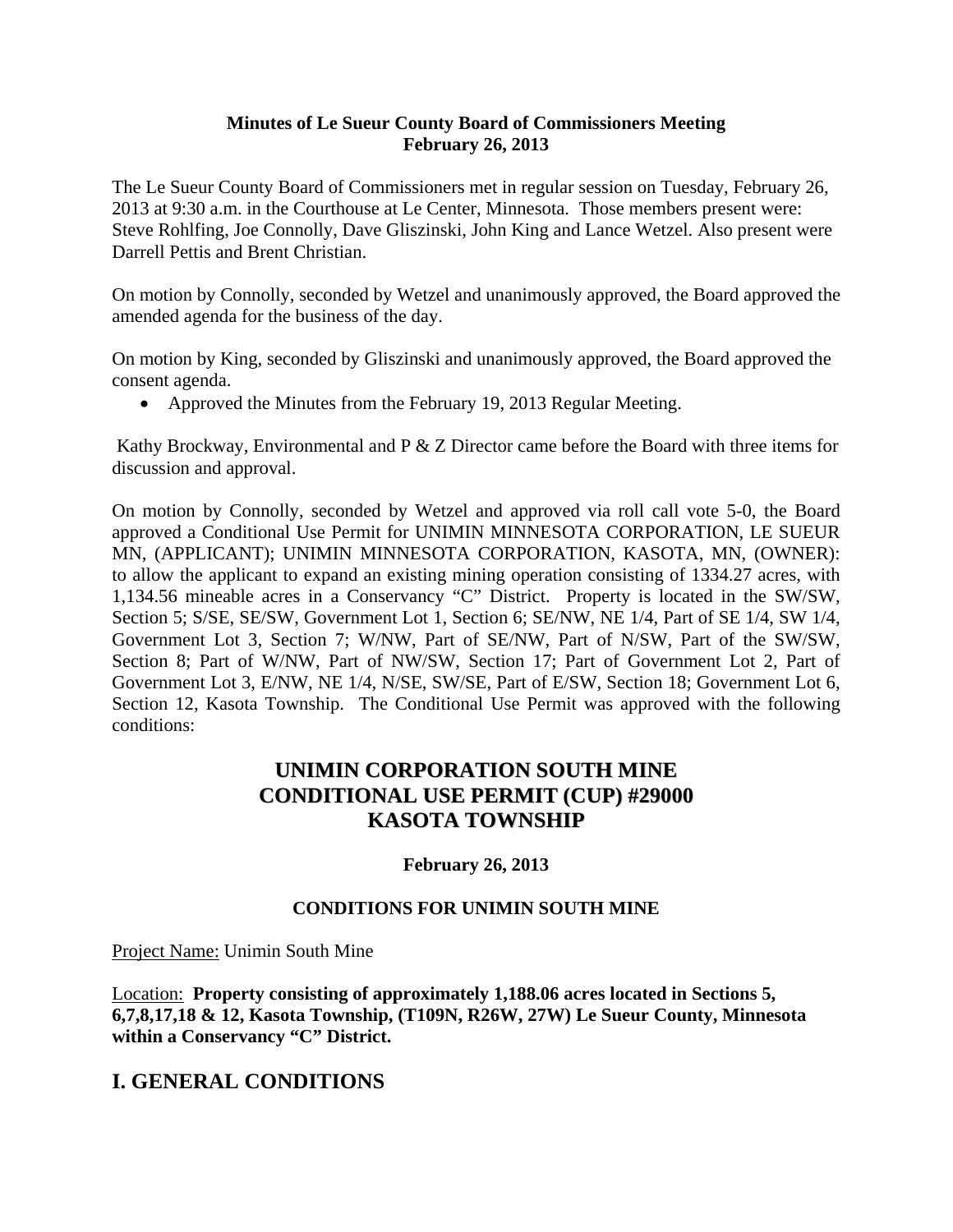#### **A. Compliance:**

The Unimin Corporation (hereinafter noted as UNIMIN) shall obtain and comply with all applicable county, state, and federal permits and regulations. Actions regarding violations of the conditions of this permit or any Le Sueur County regulations shall follow procedures as specified in Sections 21 and 30 of the Le Sueur County Zoning Ordinance and any amendment thereof or any other applicable laws, rules or regulations then in effect.

In accordance with the attached schedule as indicated on *The Table (*Appendix *B),* UNIMIN shall obtain or amend all required permits from the Minnesota Pollution Control Agency (MPCA), Minnesota Department of Natural Resources (MnDNR), Minnesota Department of Health (DOH), United States Army Corps of Engineers (USACE), and Le Sueur County and any other applicable government agency. UNIMIN shall submit evidence of all required permits to Le Sueur County. All permits must be secured before mining activities, including stripping, advances to the point of potentially impacting those resources that are the subject of any of the above stated permits.

#### **B. Permit Review:**

- 1. This Conditional Use Permit shall be reviewed as provided for in Section 21 of the Le Sueur County Zoning Ordinance and may be amended at any time at the pleasure of the Le Sueur County Board of Commissioners through the proper public hearing process as provided for in the Le Sueur County Zoning Ordinance.
- 2. UNIMIN shall prepare an annual *Kasota Mining Report (Appendix C)* for the hereinpermitted area for review and approval by the Le Sueur County Board of Commissioners.
- 3. The plans and/or reports as required to be submitted as part of the annual report shall be reviewed by a third party consultant as necessary at the applicants expense.

4. Any modifications to monitoring plans required in this CUP shall be included in the annual report.

5. *See Appendix C for topics to be covered in the Annual Report.* 

#### **C. Kasota Area Well and Mining Issues Committee:**

UNIMIN shall participate as a member of the *Kasota Well and Mining Issues Committee (Appendix D),* a county-appointed committee, to review issues and present recommendations to the Le Sueur County Board of Commissioners on issues that may arise as a result of silica sand mining in the Kasota area.

#### **D. Combining of parcels:**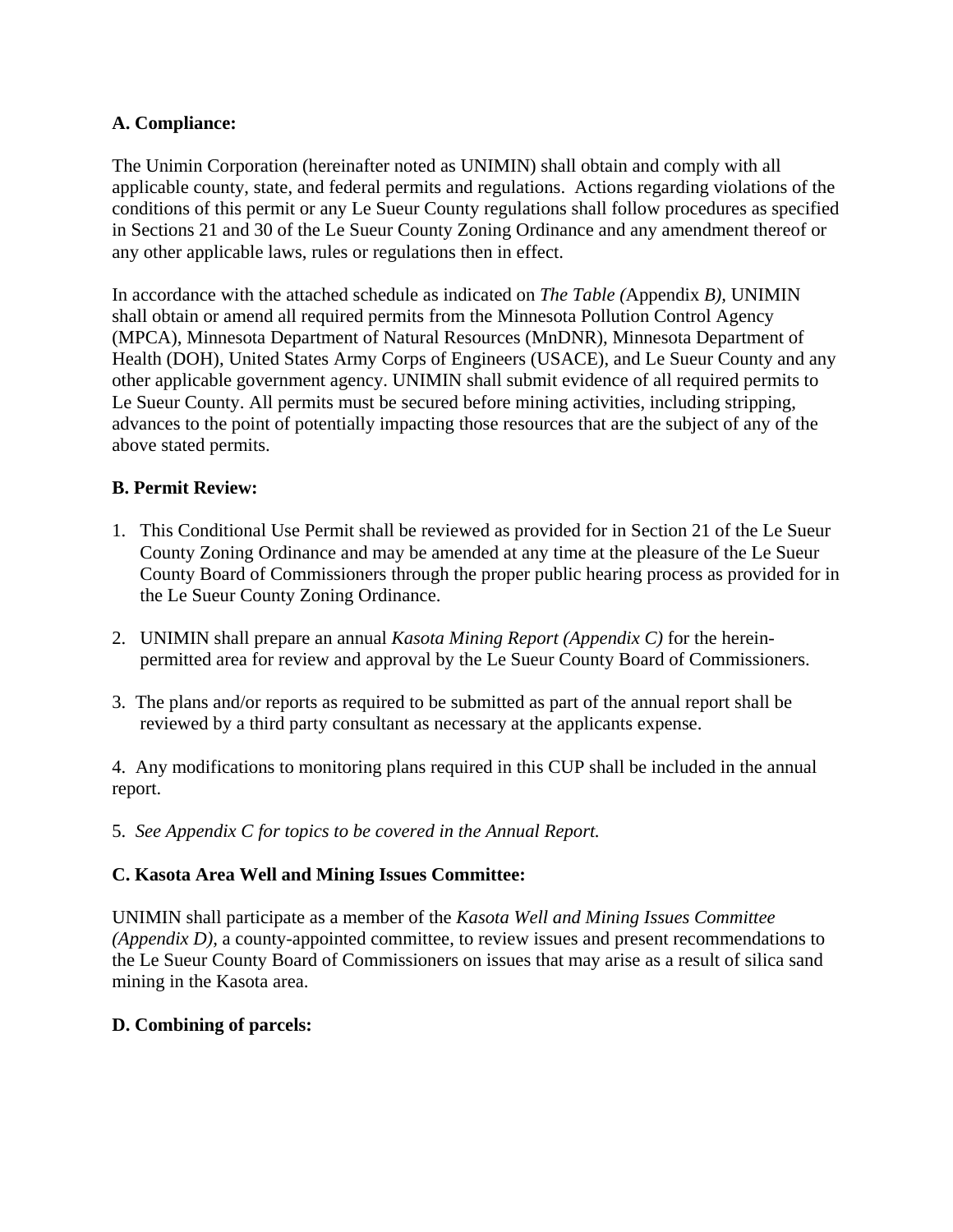UNIMIN shall work with the County Planning and Zoning Staff to combine where possible any parcels smaller than 40 acres with adjoining parcels once reclamation of those parcels has been completed.

### **E. Incorporation of Environmental Impact Statement (EIS):**

The Final Environmental Impact Statement, (FEIS) adopted by the Le Sueur County Board on December 18, 2012 including comments received on the Draft EIS and the Response to Comments and comments received on the FEIS is hereby incorporated by reference to be used as a guidance document, including all mitigation measures identified therein.

# **II. MINE OPERATIONS**

Mining operations shall be implemented in the general sequence as described in Section 3.2.1 Mining Operations of the FEIS.

## **A. Setbacks:**

- Mining Setbacks: Mining activity, including removal of overburden, shall be setback a minimum distance as described below, except for where the adjoining property owner has agreed in writing to a lesser distance, or where UNIMIN is the adjoining property owner. Residential setbacks shall only apply to structures existing prior to the commencement of the date of this CUP.
	- a. Fifty (50) feet to the boundary of an adjoining property line, in a zoning district where mining is a permitted use, unless the written consent of the owner of such adjoining property is first secured.
	- b. One hundred (100) feet from the ordinary high water level of any public water, unless otherwise approved by the MnDNR.
	- c. One hundred (100) feet from top of bluff.
	- d. One hundred (100) feet from the right-of-way line of any existing or platted street, road, or highway, unless otherwise specified, where excavation or stockpiling of material may create a traffic or line of sight problem.
	- e. Two hundred (200) feet to a residential structure, the property boundary of any adjoining parcel less than five acres with a residential structure, and the property boundary of any adjoining parcel in a residential zoning district, unless the written consent of the owner of such adjoining property is first secured.
	- f. Setbacks from the fen, as applicable, and monitoring of the fen shall be in compliance with the Fen Management Plan, as approved by the MnDNR.
	- g. Dust and noise producing processing or loading shall not be conducted closer than three hundred (300) feet to the boundary of any residential or commercial structures existing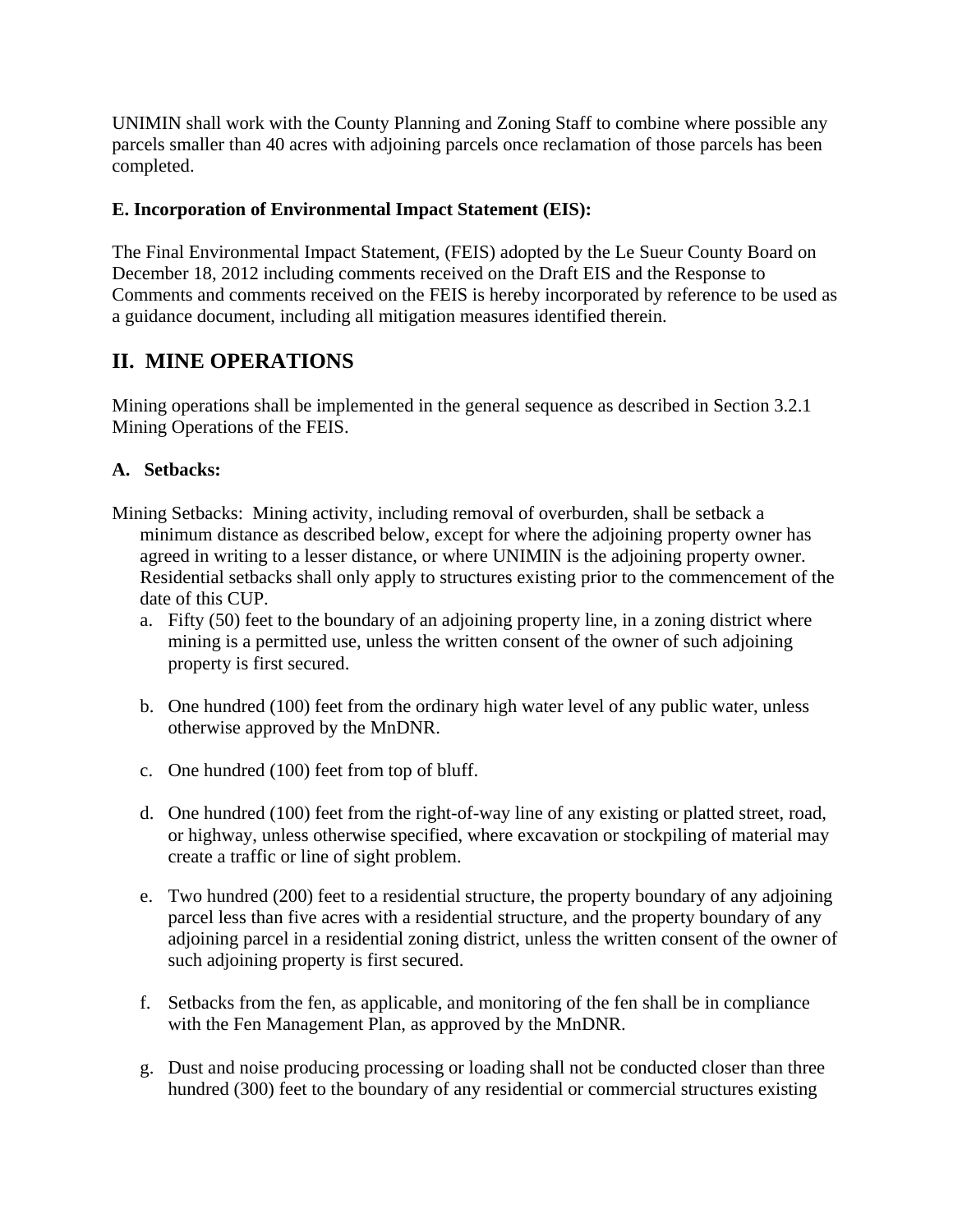prior to the commencement of mining and processing operations without written consent of all owners and residents of said structures.

#### **Berming Setbacks:**

Berms shall be constructed a minimum of fifteen (15) feet from the side and rear property lines, or one hundred (100) feet from a public road right-of-way; unless otherwise agreed to by the township, and planted with vegetation and noxious weeds shall be controlled.

## **B. Hours of Operation**

- 1. The quarry may be operated 24 hours per day seven days per week, except for certain operations which are restricted in accordance with paragraphs II.B.2 –4 below.
- 2. All blasting shall be conducted between the hours of 10:00 A.M. and 6:00 P.M. Monday through Saturday. Unimin shall make every effort possible, to limit the blasts between the hours of 10:00 A.M. and 3:00 P.M. No blasting on Sundays or holidays, (holidays as designated in UNIMIN's Kasota plant labor agreement), without prior County Board approval.
- 3. All overburden removal shall be conducted between the hours of 6:30 A.M. and 7:00 P.M., except on Sundays and holidays, (holidays as designated in UNIMIN's Kasota plant labor agreement), without prior County Board approval.
- 4. Berm construction shall be confined to the hours of 7:00 A.M. to 4:30 P.M., except on Sundays and holidays, as designated in UNIMIN's Kasota plant labor agreement, without prior County Board approval.

# **III. SURFACE WATER QUALITY AND QUANTITY**

## **A. Surface Water Quality:**

- 1. UNIMIN shall comply with all provisions of any required Stormwater Pollution Prevention Plan (SWPPP) as part of the National Pollutant Discharge Elimination System (NPDES) permit for the South Mine. A copy of the industrial stormwater NPDES Permits shall be provided by UNIMIN to the Le Sueur County Planning and Zoning Department to be kept on file for review by County officials or the public.
- 2. Contaminant Management. UNIMIN shall review and reevaluate its Spill Prevention Control and Countermeasure plan as required by the EPA's SPCC Regulation.
- 3. Storm water runoff from the South Mine to surrounding properties shall not exceed predevelopment runoff rates based on 100 year storm events. All areas used to convey storm water runoff shall be covered by permanent, dense vegetative cover.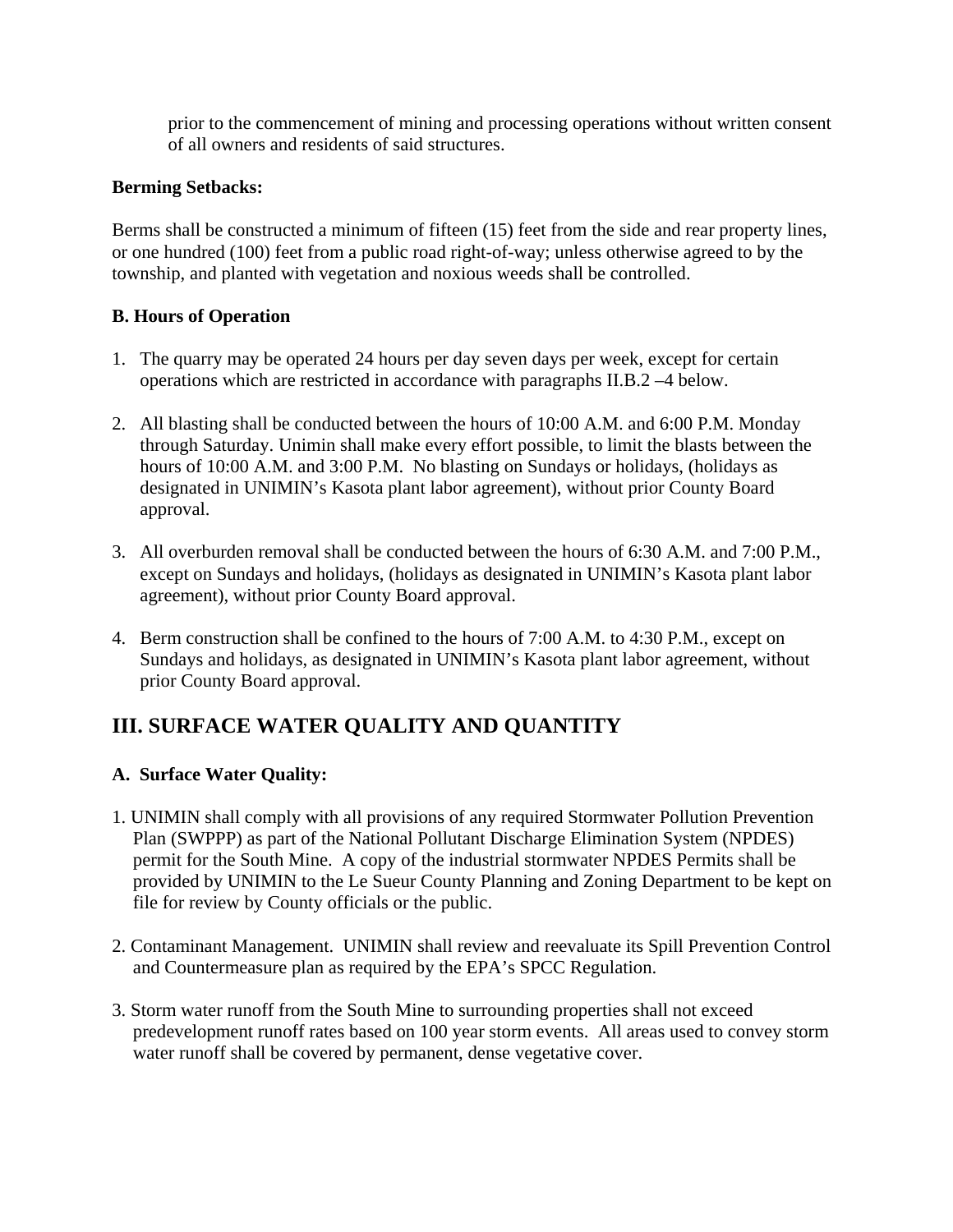- 4. UNIMIN shall implement during all mining operations, all applicable Best Storm Water Management Practices (BMPs) as may be necessary to protect surface water quality. These BMPs include but are not limited to:
	- a. All perimeter berms shall be seeded with native vegetation in a timely manner after completion of berm construction.
	- b. Reclamation shall proceed in a continuous manner.

## **B. Indirect Impacts to Water Resources**

- 1. UNIMIN shall secure all necessary approvals for wetland replacement prior to direct or indirect impact to wetland areas. These include, but may not be limited to WCA, US Army Corps of Engineers, (USACE), and the Minnesota Department of Natural Resources (MnDNR).
- 2. UNIMIN shall submit a Fen Management Plan to the MnDNR for review and approval. Monitoring of the fens and any other off site wetlands or seeps, as may be applicable, must be in compliance with the approved permit conditions associated with the MnDNR water appropriations Permit and the fen management plan. Upon approval, a copy shall be provided by UNIMIN to the Le Sueur County Planning and Zoning Department to be kept on file for review by County officials or the public.
- 3. UNIMIN will provide all monitoring results related to the fen and/or other off-site wetland areas, as required by the MnDNR to the County as part of the Annual Report.

# **IV. GROUNDWATER QUALITY AND QUANTITY**

## **A. Ground Water:**

UNIMIN shall secure an amendment for the MnDNR water appropriations permit(s) for dewatering. UNIMIN shall be in compliance at all times with the conditions or rules of an Appropriation of Waters of the State permit.

- 1. Monitoring Wells:
	- a. UNIMIN shall operate in compliance with a *Groundwater Monitoring Plan (Appendix E)*  for the South Mine. This plan identifies the monitoring well network, a schedule for frequency of groundwater monitoring, a parameter list of constituents to be monitored, reporting limits, and a contingency plan in the event of a reporting limit exceedance. The plan identifies any monitoring wells that will be abandoned as a result of the advancement of mining. The Groundwater Monitoring Plan is attached to Appendix E of this permit.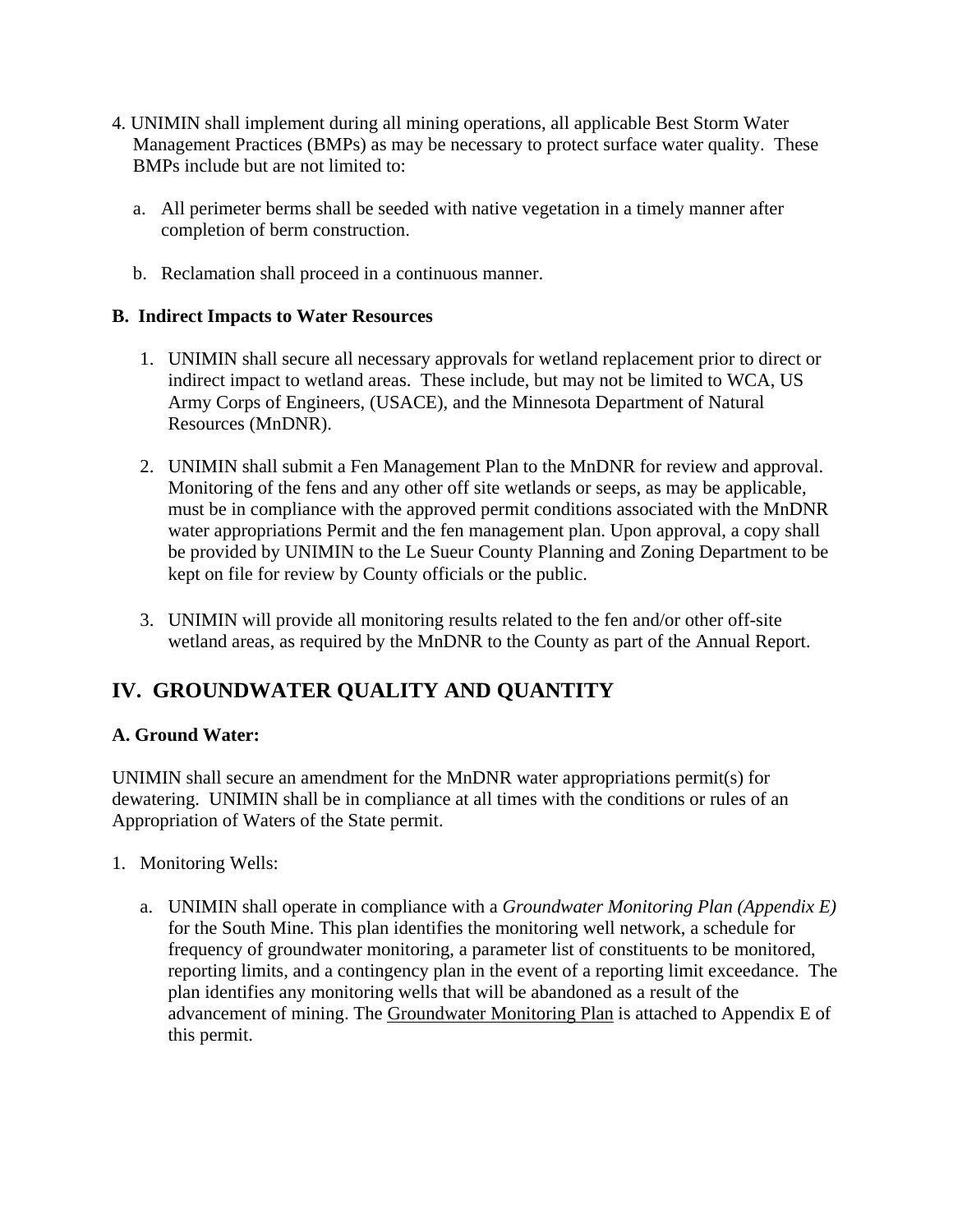- b. Monitoring results shall be submitted annually and presented within the annual report. In addition, in the event that a reporting limit is exceeded, UNIMIN shall notify Le Sueur County within 7 days of obtaining the analytical results.
- c. All costs associated with the groundwater monitoring program are to be paid fully by UNIMIN.
- d. UNIMIN shall be responsible for sealing all monitoring wells upon the completion of mining and reclamation activities in the area.
- 2. Mitigation of Adverse Effects on Water Wells in Dewatering Area.
	- a. The installed and active monitoring wells within the identified groundwater dewatering impact area (See Appendix E) will be used to determine if mine dewatering is having a specific impact on static water levels in domestic drinking water wells. Locations of all monitoring wells shall be clearly marked on a map included in the Groundwater Monitoring Plan.
	- b. Should a domestic water or irrigation well within  $1 \frac{1}{2}$  miles (this distance may be amended based on the review of water level monitoring data over the life of the mine) of the mine site or new wells drilled within the same area in Le Sueur County or Blue Earth County, develop problems believed to be a result of UNIMIN's mining activities, the complainant shall submit details of the problem to UNIMIN. Within twelve (12) hours of receipt of the complaint, UNIMIN shall contact a well contractor who has sufficient credentials (familiar with local geology, familiar with local wells, well drilling and repair expertise, and located in the local proximity) and will advise of the complaint. The well contractor shall advise UNIMIN and the complainant of the timetable for the initial investigative visit. The initial investigative visit by the well contractor shall be paid for by UNIMIN. Should the initial investigative visit determine that UNIMIN's mining activities are the cause of the well problem, UNIMIN shall incur the expenses required to remedy the situation. Costs shall include, but not be limited to, the well investigation by consultants, well repairs, and well construction. UNIMIN shall provide a safe and adequate drinking water supply within 12 hours of notification and until the water supply has been reestablished to the homeowner. Within one week of receiving a well complaint, UNIMIN shall notify the County Planning and Zoning Department that a complaint was received.

Should the complainant desire to engage his/her own well contractor, the expense for that contractor shall be borne by the complainant if the well problem is found not to be resultant from UNIMIN's mining activities. Should the use of two well contractors result in differing opinions as to the cause of the well problem, the Kasota Well and Mining Issues Committee Members shall by its thorough review of the well contractor information, an interview with the complainant, and an interview with UNIMIN determine if UNIMIN's mining activities caused the well problem. The determination of the Kasota Well and Mining Issues Committee shall be rendered within thirty (30) days of the original complaint. The decision of the Kasota Well and Mining Issues Committee shall be binding on both parties.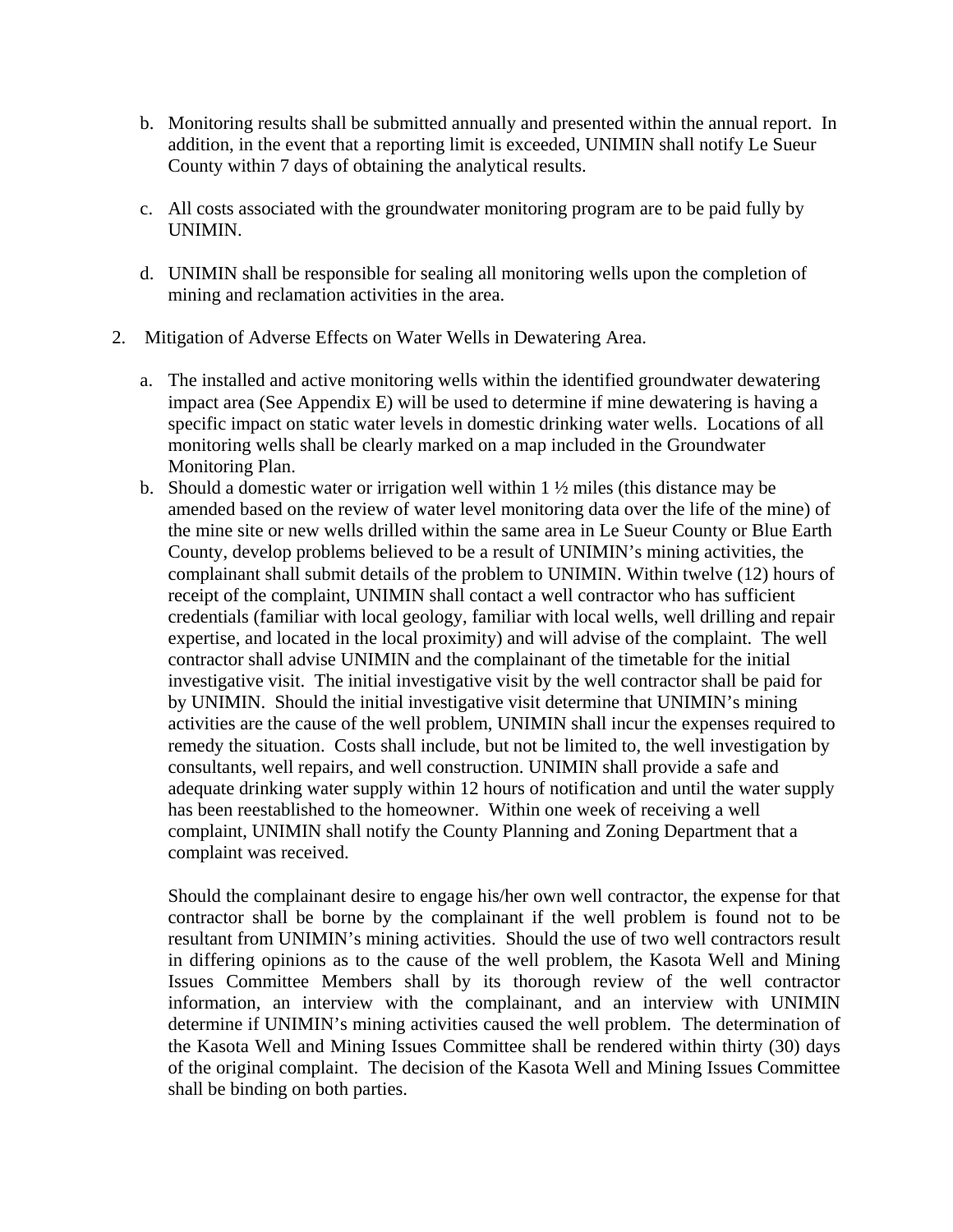Any wells on herein permitted area that are or become unused and/or unsealed shall either be put back into service or be sealed by a licensed well contractor, in accordance to Minnesota Rules, Chapter 4725.

Petroleum or chemical storage tanks.

- a. No petroleum based or chemical products shall be stored in the quarry itself.
- b. Fueling or vehicle maintenance stations shall be located on an impervious or paved surface.
- c. Above ground petroleum tanks shall be equipped with secondary containment structures as approved by the MPCA. An impervious surface shall be provided for parking of any mobile fuel or chemical tanks.
- d. Below ground petroleum or chemical storage tanks shall be prohibited. Existing below ground storage tanks shall be brought up to current leak detection standards as prescribed by the MPCA.
- 5. All waste oil products shall be properly recycled.
- 6. All minimum setbacks as prescribed by the MPCA and MDH shall be observed between water wells and petroleum or chemical storage tanks or other potential contaminant sources.

#### V. **OPERATIONAL NOISE**

#### **A. Noise**

- 1. Day-time and night-time noise levels shall not exceed MPCA Noise Pollution Control Rules, Chapter 7030.
	- a. UNIMIN shall comply with the *Noise Monitoring Plan (Appendix F)*. The plan includes spot check frequencies and spot check locations. If findings of the spot checks indicate a violation of state standards then corrective actions shall be taken. Results must be reported as L10 and L50 in order to compare with State Standards. The *Noise Monitoring Plan* is attached to *Appendix F* of this permit.
	- b. If the County receives a complaint regarding noise, the County may request that UNIMIN conduct additional noise monitoring at UNIMIN's expense.
- 2. All mobile production equipment shall meet State and Federal standards. Stationary equipment shall be designed or enclosed so as to meet the State and Federal standards. UNIMIN will exercise its best efforts to control noise to minimum practical levels. Backup horns, bells, strobe lights, and other warning devices shall be adjusted to the minimum level required by law.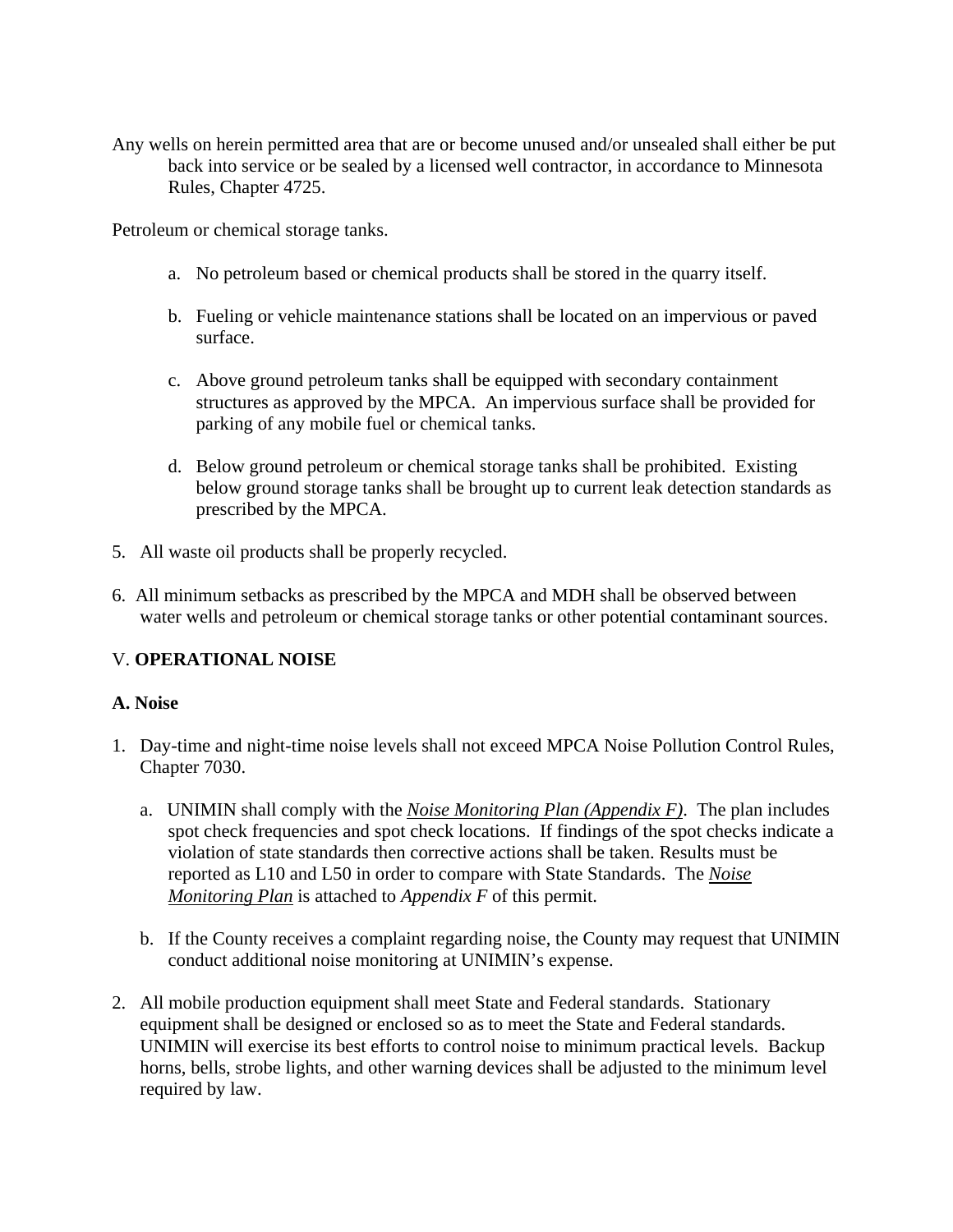#### **3. Berm Construction.**

- a. UNIMIN shall comply with *Mine Screening Plan (Appendix G)*. This plan includes berming and tree planting locations as well as a general sequence of implementation.
- b. UNIMIN shall construct a screening berm of not less than ten (10) feet in height along areas of the South Mine where such a berm is necessary to screen the mining activities from public view. Construction of the berm shall precede overburden removal and sand mining activities so as to screen these activities from public view to the extent possible. The berm shall remain in place until mining ceases and final reclamation begins, at which time the berm shall be removed.
- c. Berm shall be planted with vegetation and maintained to prevent erosion.

## **VI . BLASTING**

#### **A. Pre-blast Structural surveys**

1. UNIMIN shall conduct pre-blast structural surveys located within one half mile of the South Mine, which approval is granted from the property owner, prior to commencing mining operations. Copies of future pre-blast surveys shall be submitted to the Le Sueur County Planning and Zoning Department.

#### **B. Blasting Standards**

- 1. No blast peak particle velocity (PPV) of ground motion shall exceed the levels depicted on the chart developed by the U S Bureau of Mines (USBM) and included in the *Blast Monitoring Plan (Appendix H* ), which ranges from 0.50 to 2.0 inches per second depending on frequency and construction of structure at any existing occupied-residential structure. Ground motion measurements shall be made at the monitoring sites as designated in the approved *Blast Monitoring Plan (Appendix H)* exclusive of those structures owned by UNIMIN or those structures where the owner has reached agreement with UNIMIN waiving the ground vibration limit.
- 2. Air blast shall not exceed the maximum limits listed below at the location of any dwelling, public building, school, church, or community or institutional building outside the permit area, except those structures owned by UNIMIN or those structures where the owner has reached agreement with UNIMIN waiving the air blast limit.

| Lower frequency limit of measuring system, in Hz $(\pm 3$ dB) | Maximum level, in dB |
|---------------------------------------------------------------|----------------------|
| $0.1$ Hz or lower—flat response $^1$                          | 134 peak.            |
| 2 Hz or lower-flat response                                   | 133 peak.            |
| 6 Hz or lower-flat response                                   | 129 peak.            |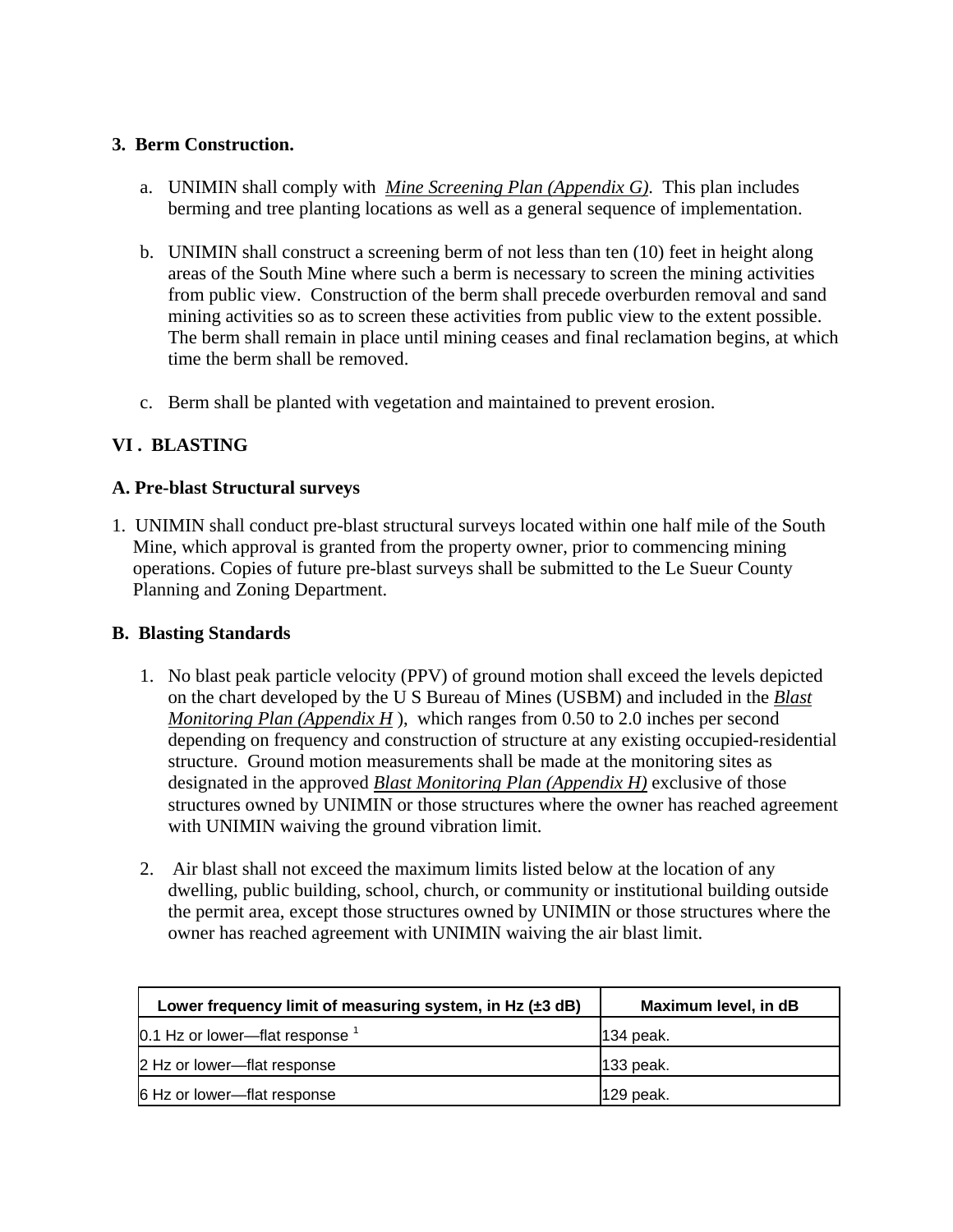- 3. All blasts must be designed and conducted so as not to cause damage to private or public property. UNIMIN shall be responsible for damages to private or public property caused by blasting at the South Mine as agreed upon:
	- By the parties involved,
	- By arbitration or;
	- By a court of law.
- 4. Any future air blast studies that may be required by the county shall be conducted by an independent blasting consultant of the county's choice. All costs associated with such studies shall be paid by UNIMIN.
- 5. The Le Sueur County Board may change the calculated peak particle velocity requirements herein set forth at any time on giving notice of intent to do so and affording UNIMIN an opportunity to be heard.
- 6. If necessary to prevent damage, the Le Sueur County Board may promulgate in the exercise of its discretion, lower maximum allowable airblast levels than those of paragraph VI.B.2 above on notice to UNIMIN with an opportunity to be heard.

#### **C. Seismic Monitoring:**

- 1. UNIMIN shall comply with the *Blast Monitoring Plan* (*Appendix H)*. Review will be performed by a third party consultant at the applicant's expense.
- 2. UNIMIN shall utilize a professional blasting consultant to develop the blasting and monitoring plan. This plan will incorporate state-of–the-art in computerized blasting seismographs and software programs. The blasting plan shall provide all the necessary seismic data to assure compliance with applicable standards, while also providing usable seismic data to help predict future blast effects on all homes in the area. Data to be collected shall include, but not be limited to: waveform analysis, maximum peak particle velocities, maximum peak frequencies, and developing frequency spectrums.
- 3. Seismic data gathered for each blasting event shall be witnessed, reviewed, analyzed for compliance parameters, and signed by UNIMIN's blaster. If upon such review, the data indicate a violation, then corrective actions shall be taken such as reducing blasting charge/delay or other measures as deemed necessary to assure vibration compliance at the prescribed boundaries.
- 4. A minimum of two (2) seismographs are to be placed during each blasting event at monitoring locations identified in the blasting and monitoring plan. These locations will change with the progression of mining as identified in the blasting and monitoring plan.
- 5. Additional sites as designated within the permitted area may be required by the county in response to public concerns.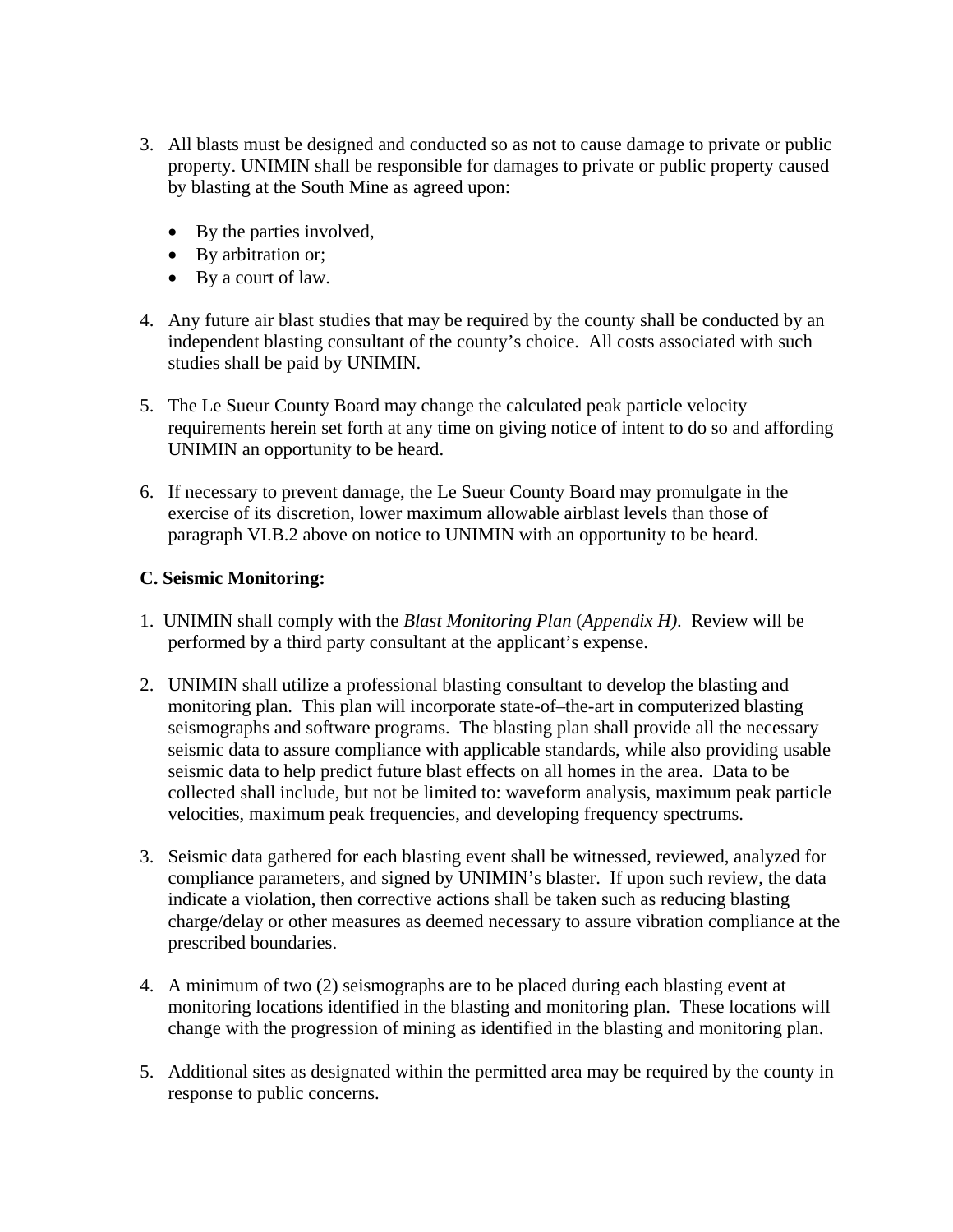6. Detailed blasting records shall be kept by UNIMIN. These records are to locate where each blast is taking place, delay pattern, and the identification, direction and distance to the closest non-UNIMIN owned or permitted structure. Topographic maps shall be used to locate blasts and structures. These blast records are to be made available to the Le Sueur County Planning and Zoning Department upon request.

### **D. Additional Blasting Compliance Measures:**

- 1. No flyrock shall leave UNIMIN property.
- 2. If data indicates an exceedance of the limits set in Section VI.B at any of the monitoring locations included in the Blasting and monitoring plan, UNIMIN shall notify the Le Sueur County Planning and Zoning Department within one week of receiving the results and provide a summary of a review of their blast design procedures and a plan to eliminate future exceedances. Any vibration or air blast exceedance at a monitoring location shall also be noted in the annual report.
- 3. UNIMIN shall notify the county a minimum of 24 hours prior to any blasting event that requires a road closure.

# **VII. ARCHEOLOGY**

### **A. Phase II Archeology Investigation**

- 1. The archaeological site 21-LE-0090 (Olson I) is located within the bluff setback zone and shall remain undisturbed from all earthwork activities associated with the South Mine.
- 2. In accordance with the USACE Section 404 permitting regulations, a Phase II Archeology Investigation shall be conducted in order to make a determination of National Register of Historic Places eligibility on the following properties; the Joseph & Rosa Klaseus Farm (Blank) (SHPO Inventory number LE-KST-009) and John & Clara Timm Farm (SHPO Inventory number LE-KST-044).

# **VIII. PUBLIC INFASTRUCTURE**

#### **A. Road Realignment:**

- 1. All Township road realignments or reconfigurations shall be designed at a minimum of the then current MnDOT standards for the design or roadways, curve configuration, signage, safety and all other MnDOT design requirements. UNIMIN shall have a registered civil engineer review the plans for conformance to said current MnDOT design standards, certify to same, and submit certification letter to the County and the Township.
- 3. Within thirty (30) days of the opening of each road segment, UNIMIN shall have a registered civil engineer certify that the construction as completed meets the current MnDOT design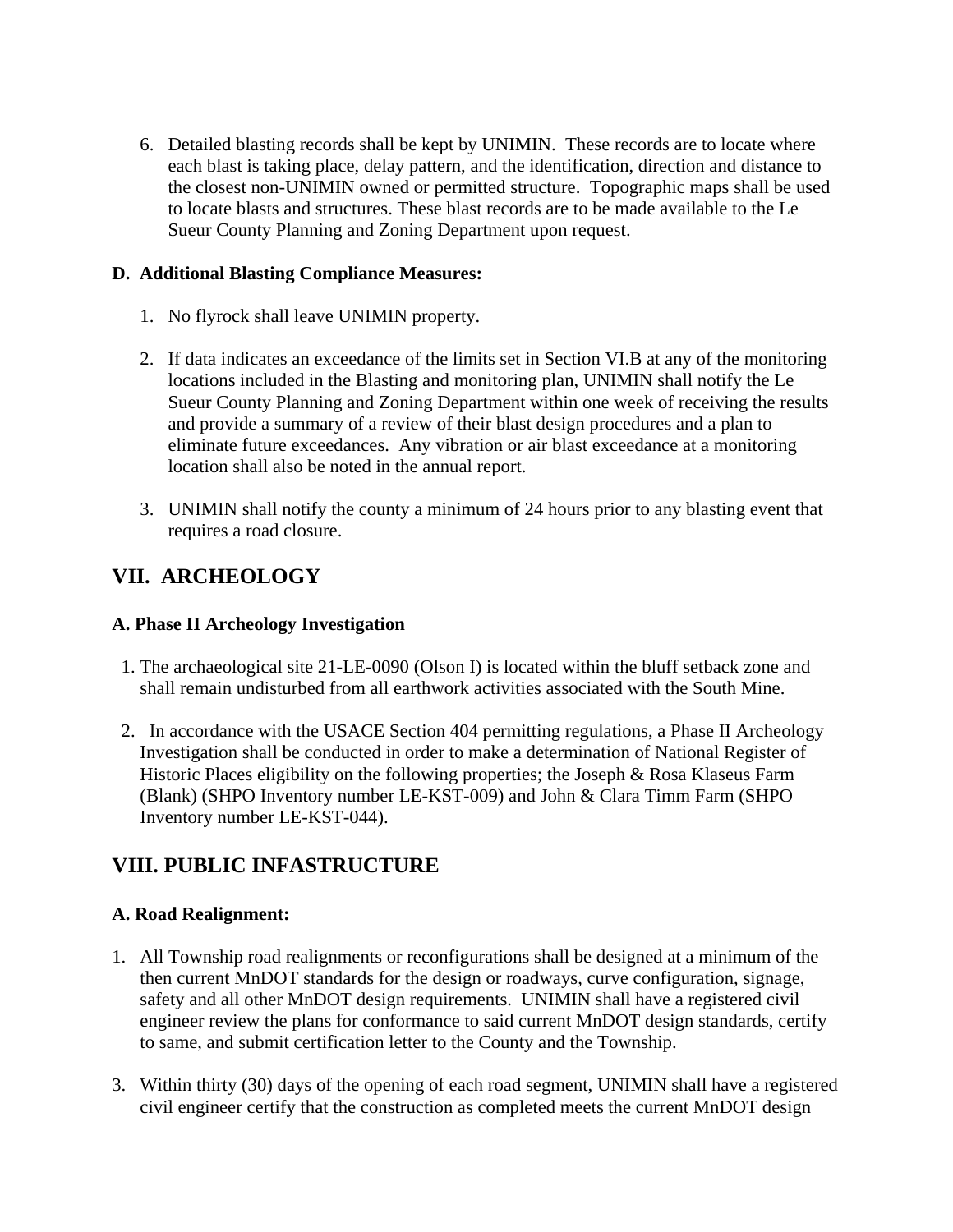standards discussed in Paragraph VIII.A.1. UNIMIN shall submit the signed certification to the County and the Township.

# **IX. AIR QUALITY**

## **A. Air Emissions Permit:**

- 1. Modifications to the current Total Facility Operating Permit shall be secured as needed for operations located within the South Mine permit area and all sources of air emissions identified in the permit shall be monitored to assure compliance to the conditions of the permit.
- 2. UNIMIN shall conduct semi-annual respirable dust monitoring at two or more locations along the South Mine Permit Area perimeter at a location between the nearest residence and active mine area. Results of such monitoring shall be presented in the Annual Report.

## **B. Dust Control:**

- 1. UNIMIN shall maintain any existing trees in the undeveloped buffer areas within the South Mine Permit Area.
- 2. UNIMIN shall plant additional vegetative cover within the buffer zones as may be required.
- 3. In any exposed areas outside of the quarry that have not been covered by permanent vegetation UNIMIN shall water these exposed areas within the permitted area during those periods when weather conditions are generating fugitive dust.
- 4. Haul roads within UNIMIN South Mine Permit Area boundaries shall be sprayed with water or other permitted dust suppressants as needed to control fugitive dust.
- 5. UNIMIN will provide dust control by application of magnesium chloride or other approved dust suppressant, as necessary for unpaved township roads if these roads are being used by truck traffic originating from and as a result of the mining operations within the project site.

## **X. RECLAMATION**

#### **A. Reclamation Plan:**

- 1. UNIMIN shall reclaim the site in accordance with the *South Mine Reclamation Plan (Appendix I)*.
- 2. The South Mine Reclamation Plan shall be consistent with the Reclamation Plan submitted in the Response to Comments portion of the FEIS, and must be revised to include the following:
	- a. Management Section for controlling noxious weeds and monitoring for the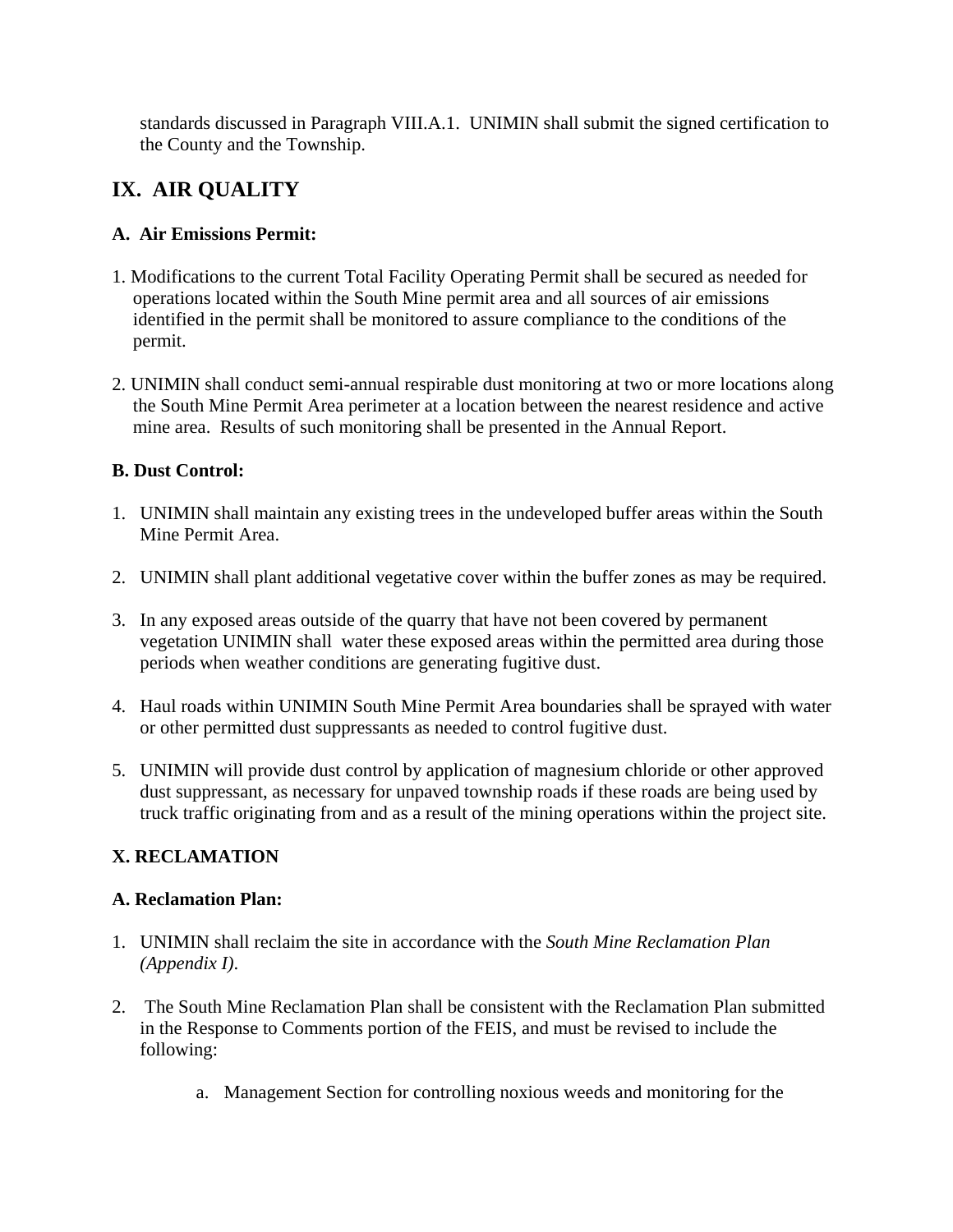successful establishment of vegetation and replacement planting criteria.

- b. Identification of the seed mixes to be used throughout the Site including special consideration near the Kasota Prairie SNA due to the sensitive nature of the area.
- c. Monitoring and control of invasive plant species throughout the reclamation area and specifically adjacent to the Kasota Prairie SNA.
- d. Measures to provide for the control of invasive plant species throughout the reclamation area and SNA as needed.
- 3. Unimin shall continue to work with Le Sueur County Parks Department and MnDNR Parks and Trails division and shall consider providing a pedestrian trail and park dedication.

#### **B. Reclamation Standards:**

- 1. Reclamation shall be conducted in the general sequence and manner as described in the South Mine FEIS, Section 3.0 volume 1, and the approved South Mine Reclamation Plan discussed in Paragraph X.A.1 above.
- 2. Reclamation shall be on going with back filling of areas and establishment of vegetation proceeding as soon as practical after a mining area has been completed.
- 3. Reclamation shall utilize native vegetative species for the purposes of creating wildlife habitat.
- 4. Any revision to the characteristics of the reclamation plan may be made by submitting the proposed revisions to Le Sueur County Planning and Zoning and receive approval from the Le Sueur County Board prior to implementation of the revised plan.
- 5. UNIMIN shall report all herein permitted area reclamation activities in the Annual Report.

## **I. LIGHTING**

Prior to installing any new or temporary outdoor lighting, other than emergency lighting, UNIMIN shall submit an outdoor lighting plan to the Le Sueur County Zoning office to assure compliance with Le Sueur County Zoning Ordinance.

## **XII. INSPECTIONS**

The premises and operations shall be available for inspections by the authorized County inspectors, as specified by the County Board within normal company working hours. Inspectors shall obtain proper safety equipment from management upon arrival in compliance with the applicable State and Federal laws and regulations.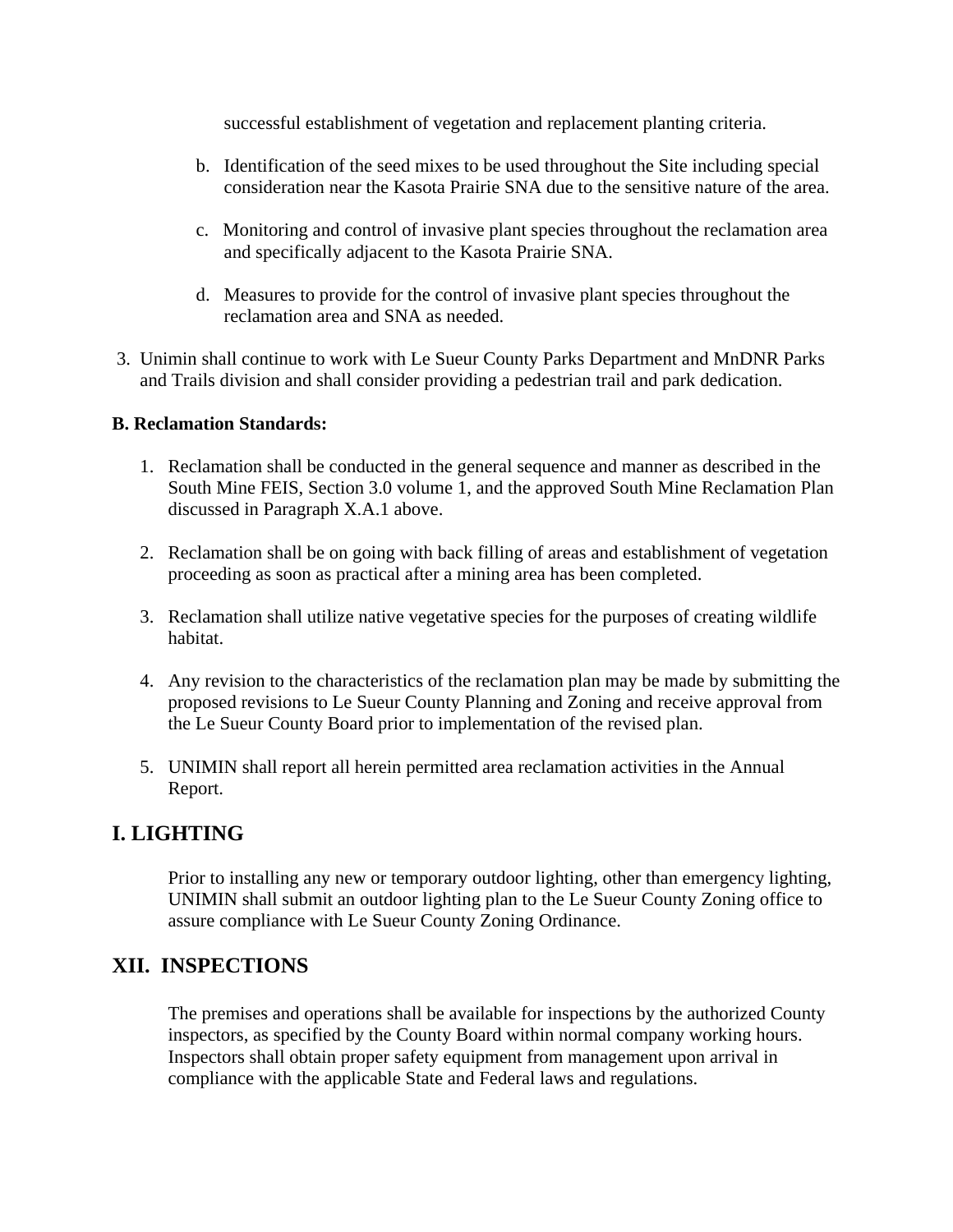## **XIII. BONDING**

With the Annual Report, Unimin shall present a proposed bond amount for reclamation of the site based on the prior year's activity to the County Board for review and approval. Within 2 months following Board approval, Unimin shall present to the County Auditor a certificate evidencing the bond in the approved amount and the fact that the premium thereon has been paid.

On motion by Wetzel, seconded by Gliszinski and approved via roll call vote 5-0, the Board approved an After-the-Fact Conditional Use Permit for MARK JOHNSON (APPLICANT / OWNER) for the construction of a 12' x 24' dwelling in a bluff; and to allow the applicant to construct a 30' x 24' attached garage addition in a bluff in a Recreational Residential (RR) District on a Recreation Development (RD) lake, Lake Washington. The property is located at Lot 1, Block 1, Terrasol Subdivision, Section 13, Kasota Township. The application is approved as written.

On motion by Wetzel, seconded by King and unanimously approved, the Board amended the Administration Plan for the Septic Upgrade Loan Program (SULP) with one change; the Interest Rate is hereby changed from Prime Rate plus 2% to an Interest Rate of 3%.

Brigid Tuck from the Ney Environmental Education Foundation appeared before the Board to present their July 1, 2011 to June 30, 2012 Annual Report

Cindy Westerhouse, Human Resources Director came before the Board with several items for consideration.

On motion by King, seconded by Wetzel and unanimously approved, the Board granted regular status to Kandi Larson, full time Child Support Supervisor, in Human Services, effective February 7, 2013.

On motion by Gliszinski, seconded by Connolly and unanimously approved, the Board approved Roxanne Billings' telecommute renewal request and authorized the Chair to sign Le Sueur County's Telecommuting Agreement effective March 1, 2013.

On motion by Connolly, seconded by Wetzel and unanimously approved, the Board renewed the Phased Retirement Option agreement  $(1<sup>st</sup>$  renewal) with Dave Armstrong, County Assessor, effective March 12, 2013.

On motion by Wetzel, seconded by King and unanimously approved, the Board authorized a change in status for Bill Prepodnik from part time, temporary to part time, regular.

On motion by Connolly, seconded by Gliszinski and unanimously approved, the Board approved the hiring of Brian O'Malley as a full time Highway Maintenance Worker, in the Highway Department Le Center Shop, as a Grade 6, Step 1 at \$14.68 per hour, effective February 27, 2013.